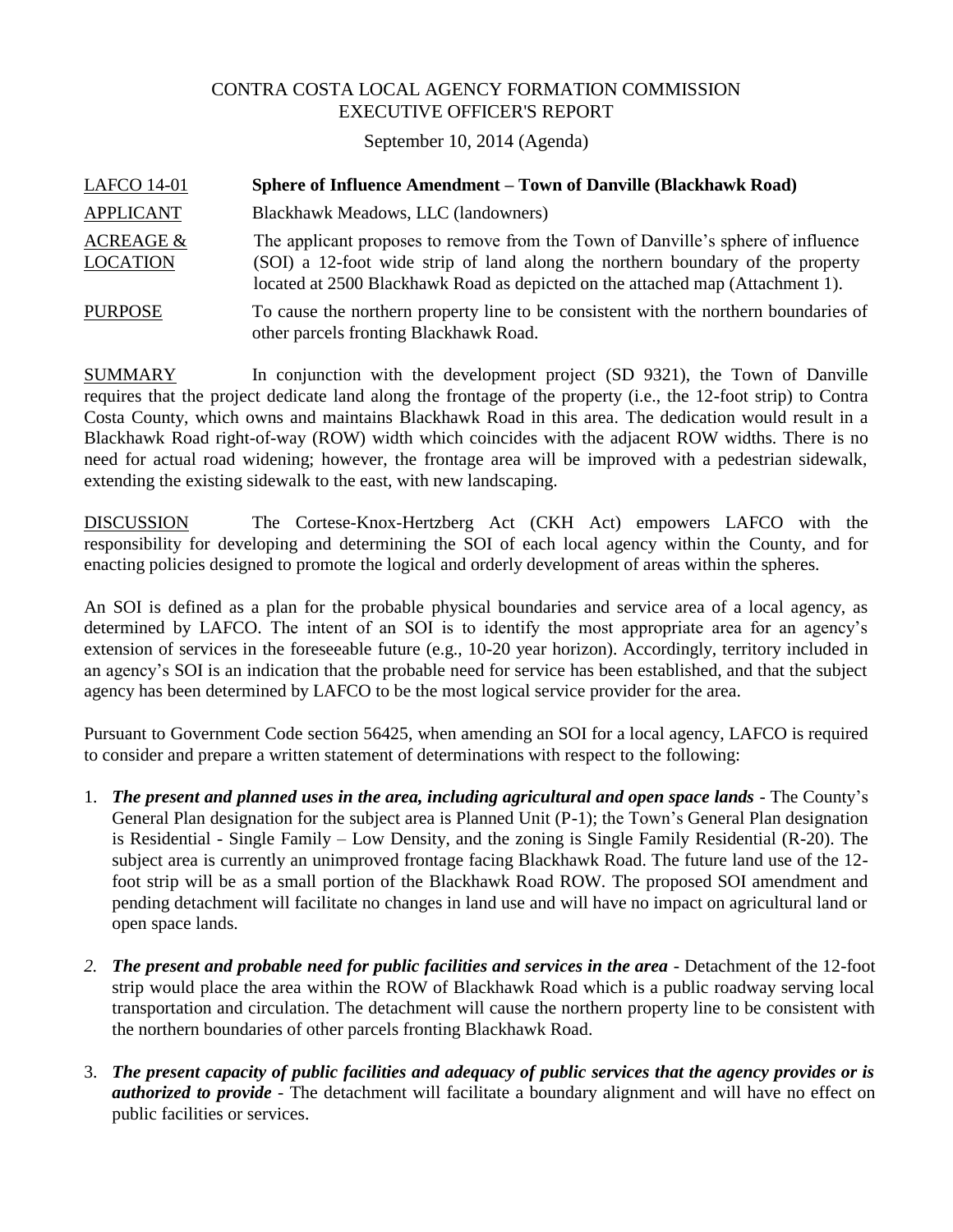4. *The existence of any social or economic communities of interest in the area if the commission determines that they are relevant to the agency -* The primary social or economic community of interest is Contra Costa County, the Town of Danville, and the public who use Blackhawk Road for local circulation purposes. The SOI amendment is consistent with the County and Town of Danville General Plans, with the countywide Urban Limit Line, and reflects a logical adjustment to the Town's SOI in conjunction with this project.

**Environmental Impact of the Proposal** - The Town of Danville, as Lead Agency, has determined that the proposed SOI amendment and corresponding detachment are exempt from the California Environmental Quality Act (CEQA) pursuant to Section 15061(b)(3) as the LAFCO action has no potential for causing a significant effect on the environment.

## ALTERNATIVES FOR COMMISSION ACTION

After consideration of this report and any testimony or additional materials that are submitted, the Commission should consider taking one of the following actions:

- **Option 1** Approve the proposed reduction to the Town of Danville's SOI as depicted on the attached map (Attachment 1).
	- A. Determine that the project is exempt pursuant to CEQA Guidelines, Section 15061(b)(3).
	- B. Adopt this report and amend the Town of Danville's SOI described herein and shown on the attached map.
- **Option 2** Adopt this report and DENY the proposal.
- **Option 3** If the Commission needs more information, CONTINUE this matter to a future meeting.

## RECOMMENDATION **Option 1 – approve the SOI amendment.**

# LOU ANN TEXEIRA, EXECUTIVE OFFICER CONTRA COSTA LOCAL AGENCY FORMATION COMMISSION

#### Attachments

- 1 Map Proposed SOI Amendment Town of Danville
- 2 Draft LAFCO Resolution Town of Danville SOI Amendment
- c: Steven Stapley, Blackhawk Meadows, LLC Michael K. Brown, Brown, Church & Gee LLP David Crompton, Town of Danville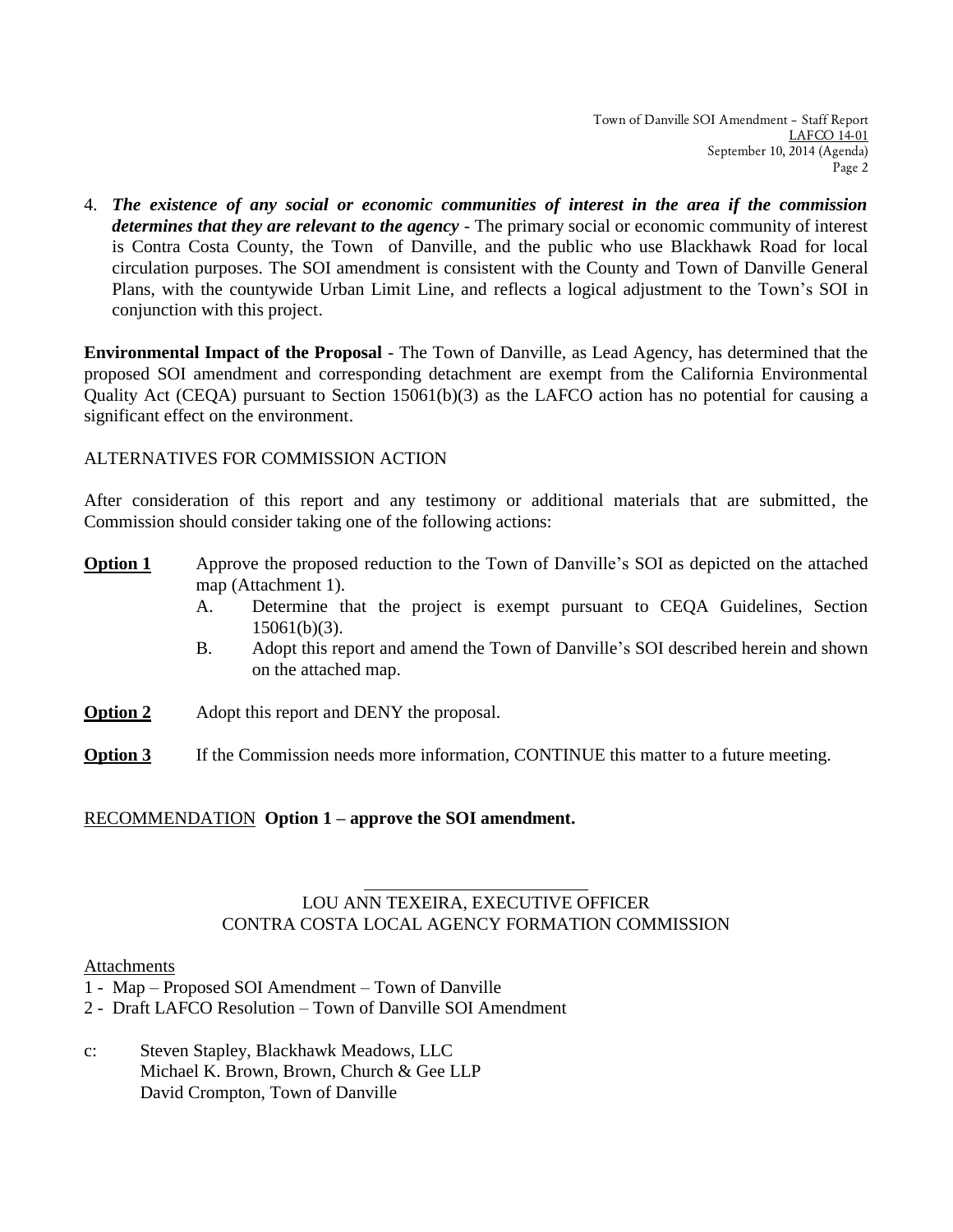# Town of Danville SOI Amendment (Blackhawk Road)

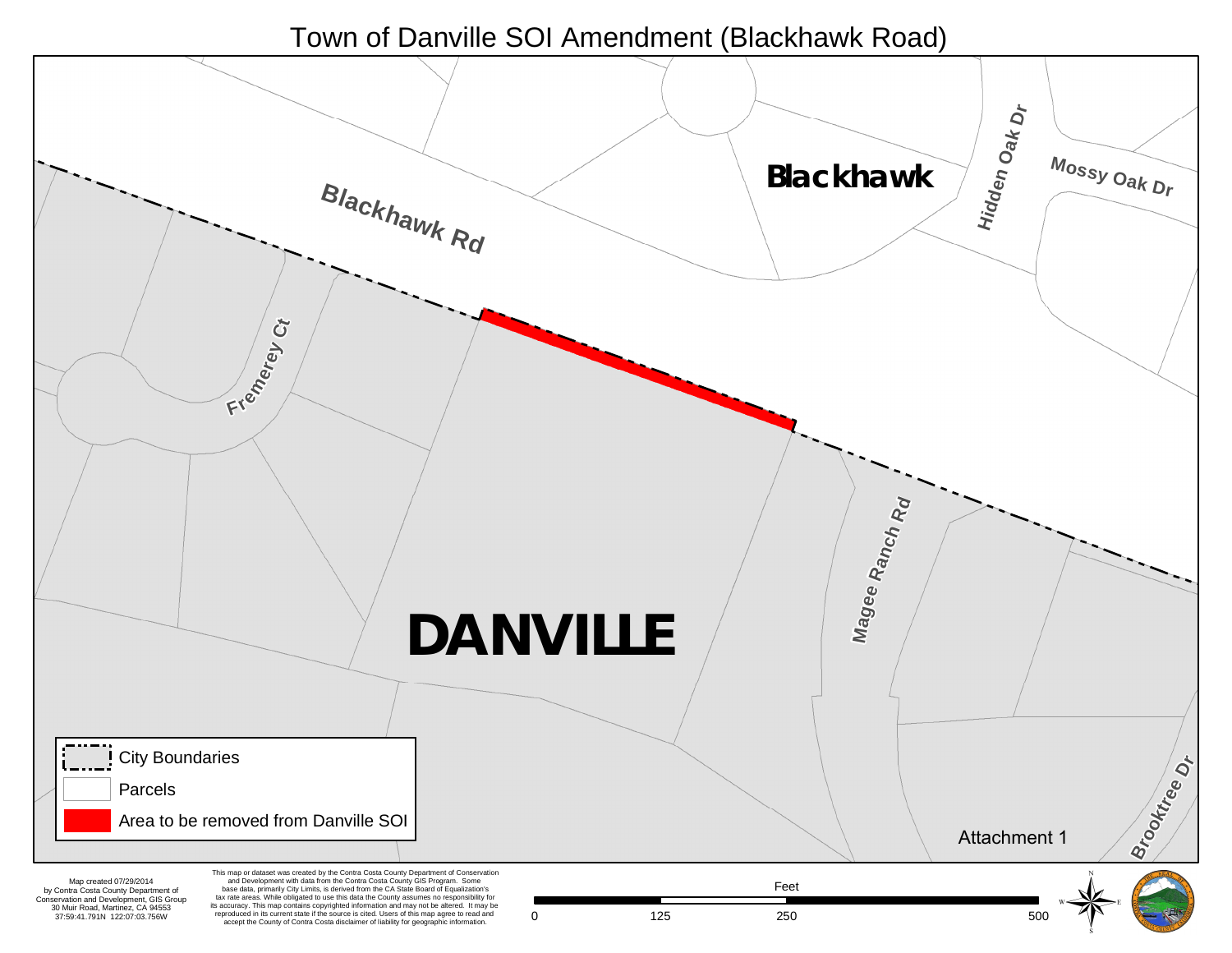#### SPHERE OF INFLUENCE RESOLUTION NO.14-01

## RESOLUTION OF THE CONTRA COSTA LOCAL AGENCY FORMATION COMMISSION MAKING DETERMINATIONS AND REDUCING THE SPHERE OF INFLUENCE OF THE TOWN OF DANVILLE – BLACKHAWK ROAD

WHEREAS, a proposal to reduce the sphere of influence (SOI) of the Town of Danville was filed by the landowner with the Contra Costa Local Agency Formation Commission (LAFCO) pursuant to the Cortese-Knox-Hertzberg Local Government Reorganization Act of 2000 (Government Code §56425); and

WHEREAS, at the time and in the manner required by law the Executive Officer has given notice of the Commission's consideration of the proposal; and

WHEREAS, the Commission heard, discussed and considered all oral and written testimony related to the proposal including, but not limited to, the Executive Officer's report and recommendation, the environmental document or determination, SOI and applicable General and Specific Plans and all testimony, correspondence and exhibits received during the public hearing, all of which are included herein by reference.

NOW, THEREFORE, the Contra Costa LAFCO DOES HEREBY RESOLVE, DETERMINE AND ORDER as follows:

- 1. The matter before the Commission is the proposed reduction of the Town of Danville's SOI to remove a 12-foot wide strip of land along the northern boundary of the property located at 2500 Blackhawk Road.
- 2. The project is exempt pursuant to the California Environmental Quality Act (CEQA) Guidelines, Section 15061(b)(3).
- 3. The Town of Danville's SOI is hereby modified in the area as shown on the attached map (Exhibit A).
- 4. The Commission has considered the criteria set forth in Government Code §56425 and determines as follows:

*The present and planned uses in the area, including agricultural and open space lands -* The County's General Plan designation for the subject area is Planned Unit (P-1); the Town's General Plan designation is Residential – Single Family – Low Density, and the zoning is Single Family Residential (R-20). The subject area is currently an unimproved frontage facing Blackhawk Road. The future land use of the 12-foot strip will be as a small portion of the Blackhawk Road ROW. The proposed SOI amendment and pending detachment will facilitate no changes in land use and will have no impact on agricultural land or open space lands.

*The present and probable need for public facilities and services in the area -* Detachment of the 12 foot strip would place the area within the ROW of Blackhawk Road which is a public roadway serving local transportation and circulation. The detachment will cause the northern property line to be consistent with the northern boundaries of other parcels fronting Blackhawk Road.

*The present capacity of public facilities and adequacy of public services that the agency provides or is authorized to provide* - The detachment will facilitate a boundary alignment and will have no effect on public facilities or services.

*The existence of any social or economic communities of interest in the area if the commission determines that they are relevant to the agency -* The primary social or economic community of interest is Contra Costa County, the Town of Danville, and the public who use Blackhawk Road for